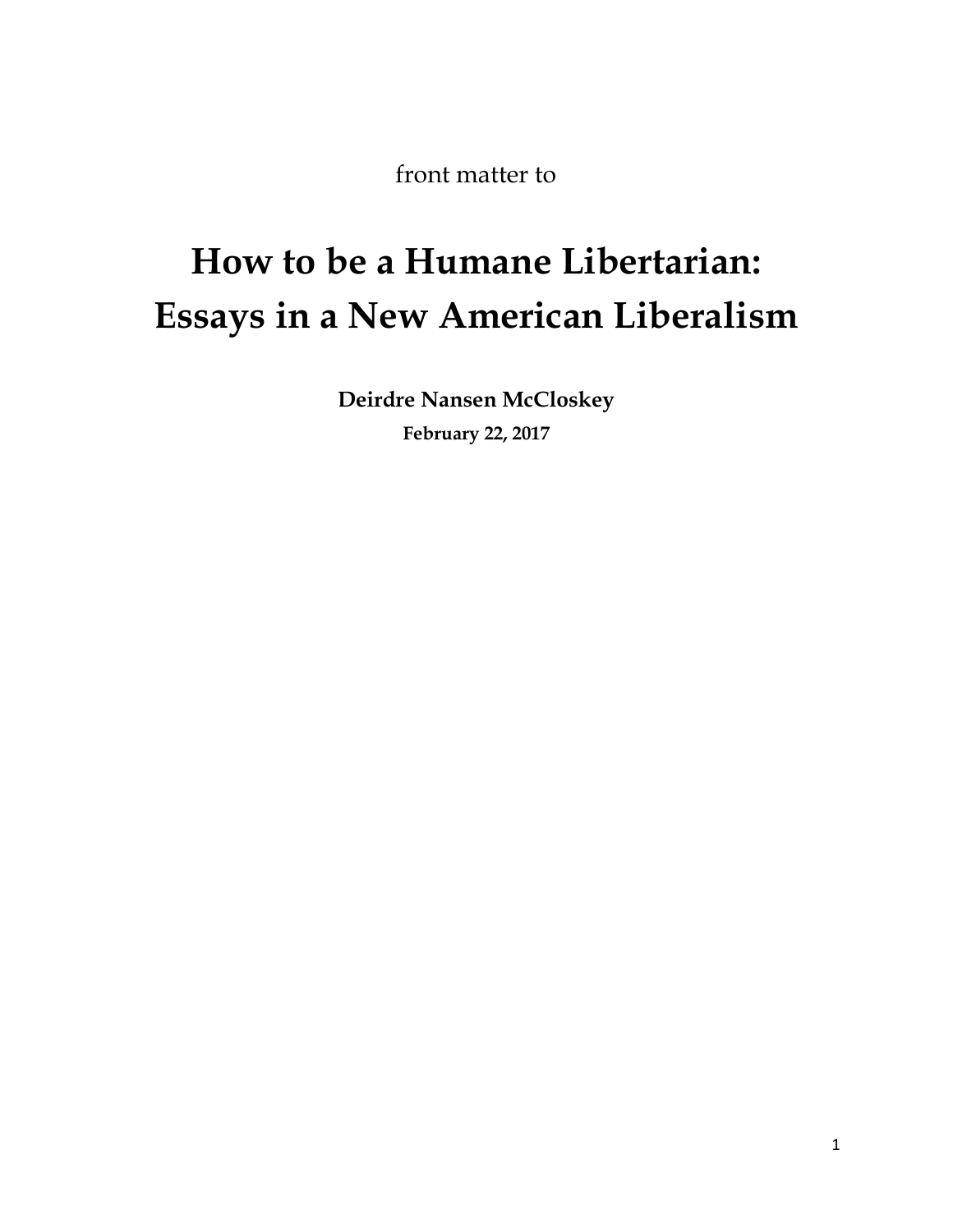# **Table of Contents**

## Preface **[***included here below***]**

## Part I: **Ethics, and Ethical Change, Make Liberalism Work**

- 1. Humane liberalism is ethical
- 2. The unethical cannot be repaired by mere laws or economic incentives

### Part II.: **Humane Liberalism Enriches People Materially**

- 3. Liberalism made the United States rich, 1800 to the present, but did not destroy our souls
- 4. Liberalism was the plan of equality, liberty, and justice
- 5. The liberal plan made the West rich, and now the rest
- 6. Trickle up or down is not how the economy works
- 7. Work and trade are good for you
- 8. The liberal idea, in short, made the modern world

#### Part III: **But People Do Not Live by Bread Alone**

- 9. And people don't live by prudence alone
- 10. Modern life is in fact not especially prudent
- 11. The sacred and the profane intertwine
- 12. Quit worrying about "consumerism"

## Part IV: **Christian Liberalism Liberates**

- 13. "Christian liberalism" is not oxymoronic
- 14. "Christian prudence" is not oxymoronic, either
- 15. Some strains of Christianity are anti-economic
- 16. But markets and innovism can fit Christianity
- 17. Being a good Christian won't hurt the economy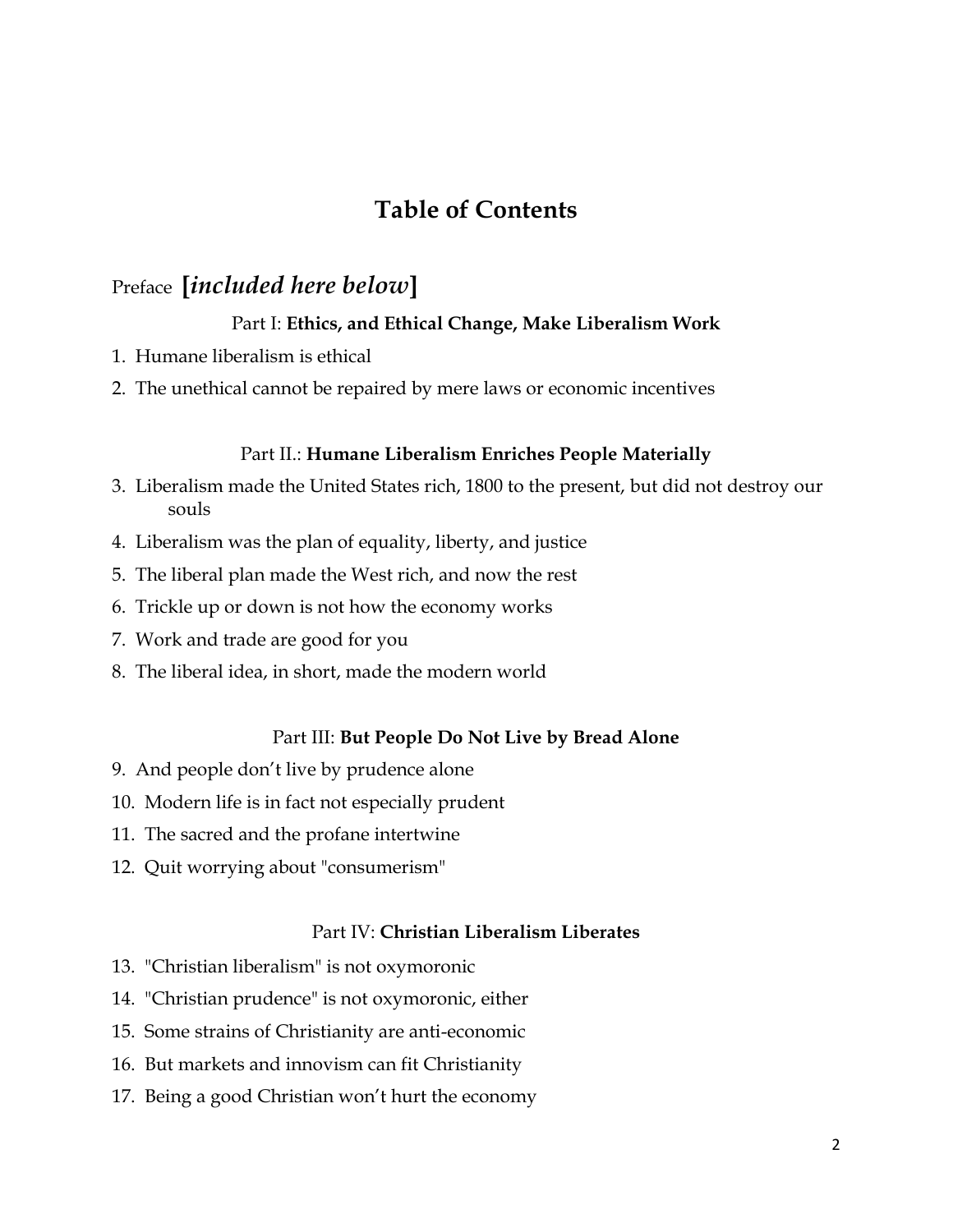18. The bourgeoisie, that is, can be good

## Part V: **A Humane Liberalism is Good for the World**

- 19. Liberalism is for Italians
- 20. For Chileans
- 21. For Hungarians
- 22. Even for Russians

## Part VI: **The Enemies of Liberalism are Mistaken**

- 23. The economic sky is not falling
- 24. The West is not declining
- 25. Trade is ancient, not inhuman, and Karl Polanyi got it wrong
- 26. Michael Sandel can't buy the cooperative character of markets
- 27. Marxism is not the way forward
- 28. Marxians stopped studying economics in about 1867
- 29. A post-modern liberal feminism is possible and desirable
- 30. Imperialism was not how the West was enriched
- 31. Liberalism is good for queers
- 32. The minimum wage was designed to damage poor people and women
- 33. Do worry about the environment, but prudently

# Part VII: **In Particular, the New Obsession with Inequality is Misplaced**

- 34. Making people equal is not a true or humane liberalism
- 35. Piketty is mistaken
- 36. Europe should resist egalitarian policies
- 37. Pessimism about market societies is not scientifically justified
- 38. The rich do not in a liberal society get richer at the expense of the rest
- 39. Piketty's book has serious technical errors
- 40. Inequality is not unethical if achieved in a liberal society
- 41. Redistribution doesn't work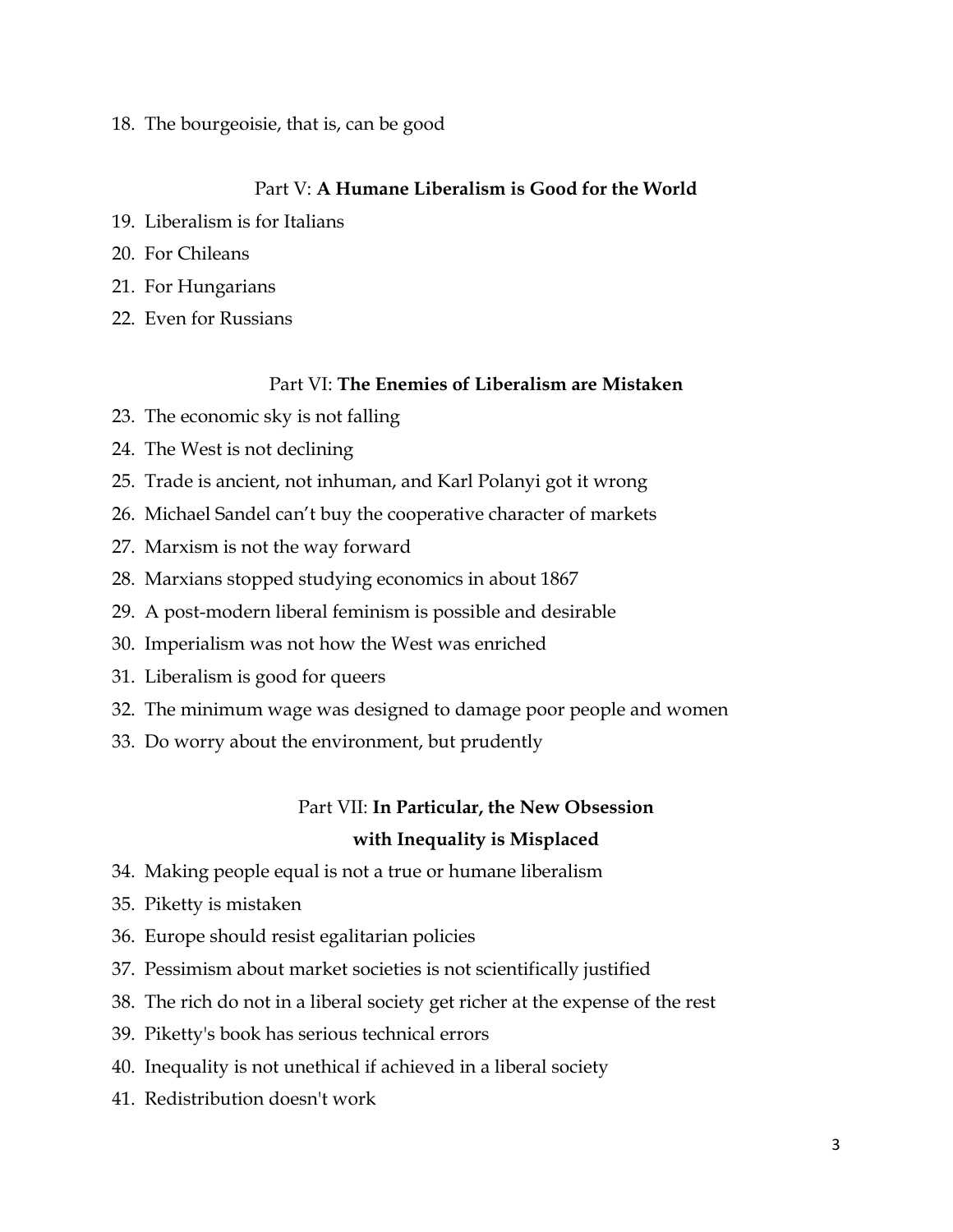# Part **VIII: Ethics Matters, Facts Matter, Rhetoric Matters to a Humane Liberalism**

- 42. Liberalism, to repeat, can't be a-ethical
- 43. Nor can liberalism be fact free
- 44. Free speech supports a free economy, and vice versa
- 45. Rhetoric is not merely bullshit, and saying so kills liberalism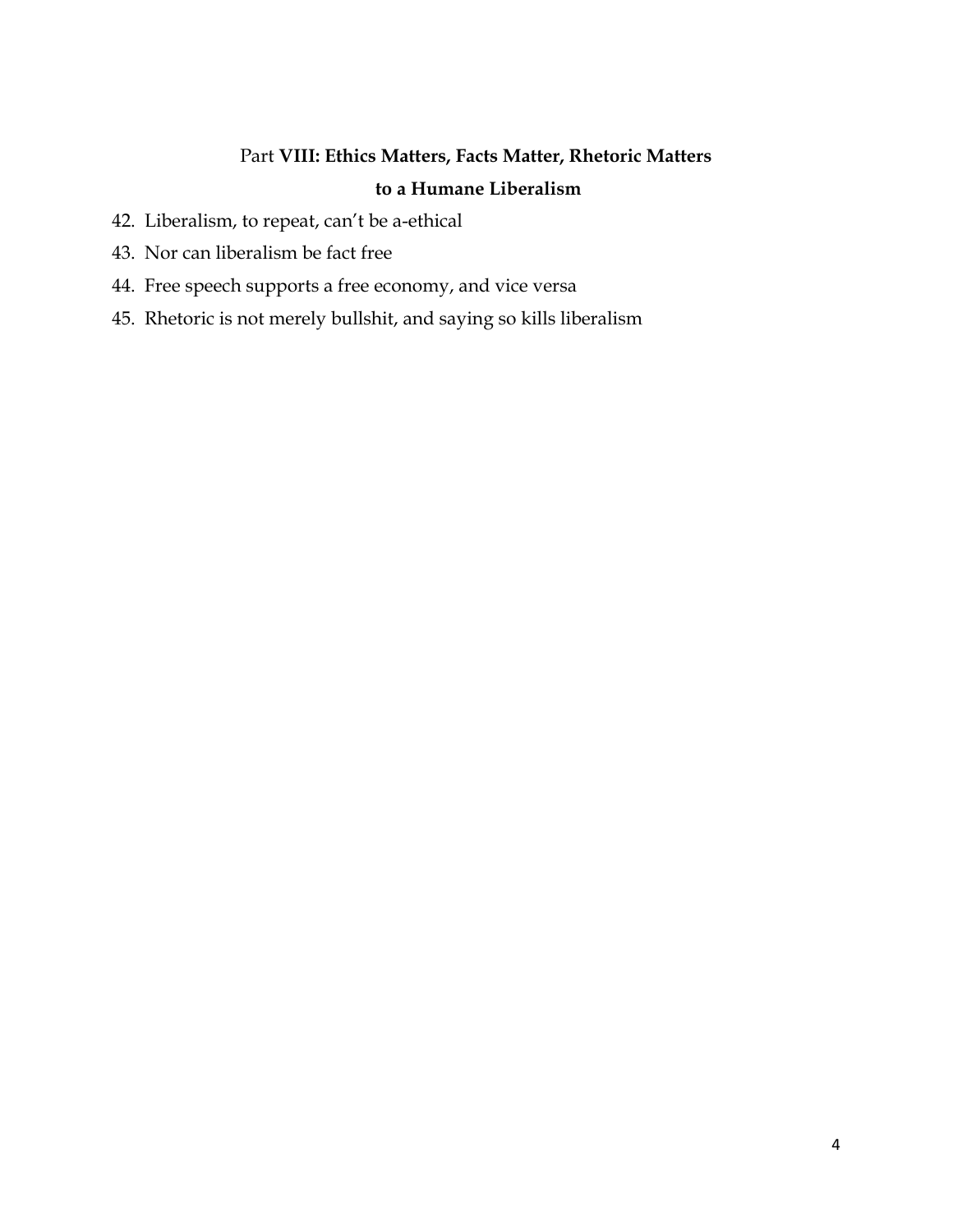# **Preface**

I offer you some essays written over the past couple of decades making the case for a new and humane American libertarianism.

Outside the United States what I have in mind is still called "liberalism," and that's the word mainly used here. The economist Daniel Klein calls it "Liberalism 1.0," or, channeling the C. S. Lewis book *Mere Christianity* on the minimum commitments of faith, "mere Liberalism."<sup>1</sup> David Boaz of the Cato Institute has written a lucid guide, *Libertarianism—A Primer* (1997), and in 2015 as *The Libertarian Mind*. I wish David had called it *The Liberal Mind.* 

In desperate summary, humane liberalism 1.0 is Democratic in social policy and Republican in economic policy. Chiefly it is the conviction that we should not push people around. As Boaz says at the outset of *The Libertarian Mind,* "In a sense, there have always been but two political philosophies: liberty and power." Liberals believe we should not use violence, whether for leftish or rightish purposes, at home or abroad. We should depend instead on voluntary agreements, such as exchange-tested betterment, or civil conversation, or voting constrained by minority rights. In a word, we should rely on the much-misunderstood "rhetoric." Humane liberalism is deeply rhetorical, the exploration (as Aristotle put it) of the available means of non-violent persuasion--what I'm doing right now, for example.

Yes, I know: some violence is necessary. Got it. But big, modern states depend on it too much. Little, non-modern states depended on it, too. States do. By contrast, the markets for goods and the markets for ideas depend on persuasion, "sweet talk." "Here's \$3." "Thank you, ma'am. Here's your de-caf caramel macchiato grande." "Libertarianism is actually the original theory of liberalism." "Oh, I see."

The Blessed Adam Smith recommended in 1776 "the liberal plan of equality, liberty, and justice." The first of Professor Smith's triad is equality in social standing, which he favored. A man's a man for a' that. The second—equal *liberty*—is the economic right you have, equal to anyone else's right, to open a grocery store when you want. The third, justice, is equality before the civil and criminal law, that is, the individual before the state. The justice of one citizen towards another, as Klein points out, is "commutative" justice (procedural as against distributive justice), which Klein summarizes in the modern idiom as "not messing with other people's stuff."

The theme, you see, is equality derived from the equal natural rights of each of us. Smith and his avant-garde contemporaries from Voltaire to Mary Wollstonecraft were voluntaristic egalitarians. They were persuaders, not enforcers, using rhetoric, not guns. Smith's first job was teaching rhetoric to Scottish boys. In a fitful development after 1776 "liberalism," from a *liberalitas* long understood by the slave-holding ancients as "a characteristic of a non-slavish person," came to mean the theory of a society with free people only. No slavery at all. No pushing around. Sweet talk. Persuasion. Humane. Voluntary. Minimal violence. No racism. No dominance of women by men. No imperialism. No messing with other people's stuff. Maximum liberty to pursue your own projects consistent with other people's projects. It is the best version of being an American, or a human.

l

<sup>1</sup> See his lecture at<https://www.youtube.com/watch?v=f-wl4SFggM4&feature=youtu.be&t=321>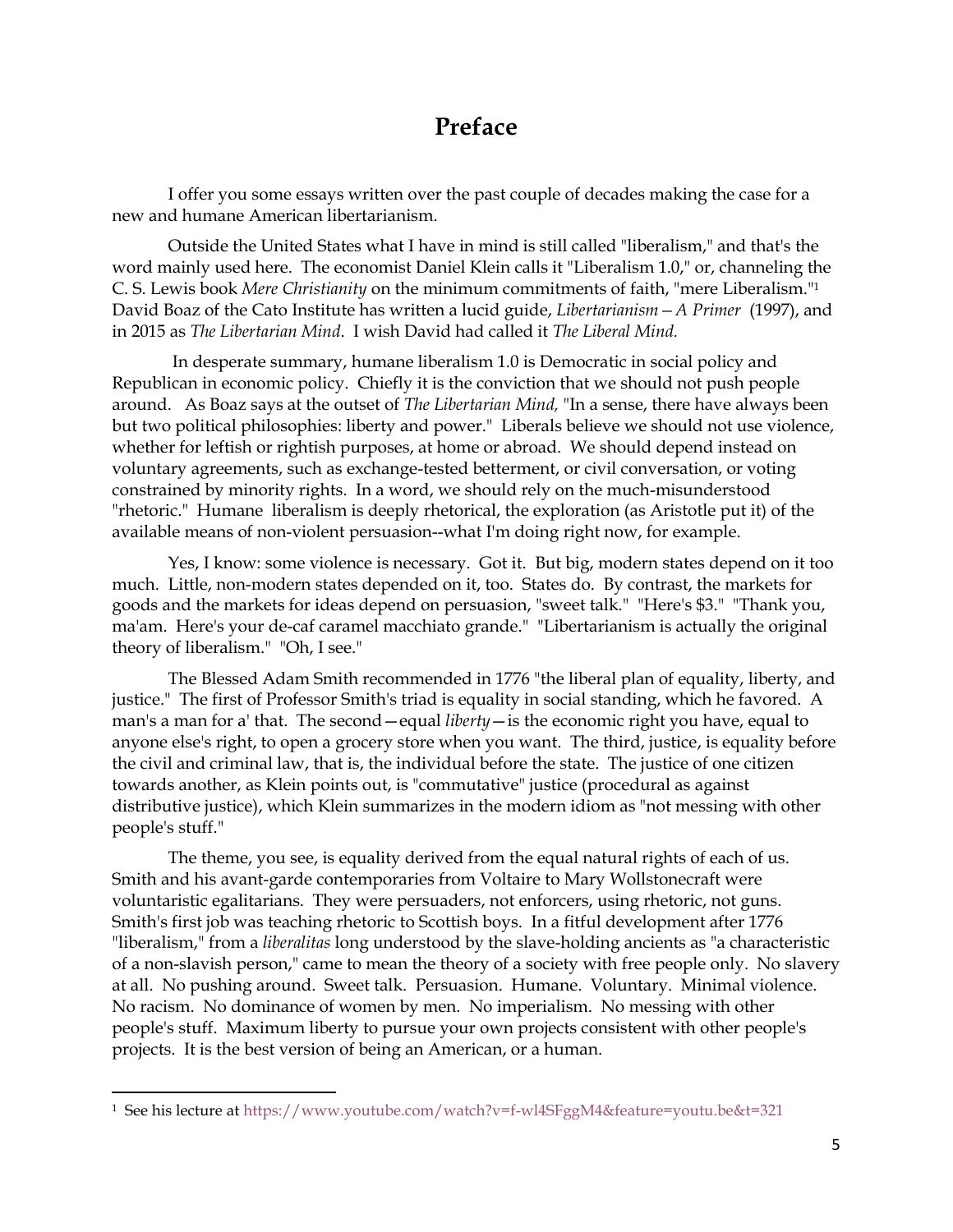New in the eighteenth century, for two centuries humane liberalism has worked astonishingly well. Yet by the late 1800s in the United Kingdom and the United States the Fabians and the Progressives in Britain and America redefined liberalism as slow socialism. They advocated a régime of pushing around, with little voluntary agreement about it—a higher and higher share of national income spent by the government out of coerced taxes, a higher and higher share of personal income transferred to favored people, more regulation of ones stuff by experts imposed on more people, more "protection" offered to this or that group, more policeenforced licensing of occupations, more armies, more nationalization. Thus "liberalism" as defined nowadays in the United States. David Boaz quotes the great economist Joseph Schumpeter's witticism about the theft of the word "liberal": "As a supreme, if unintended, compliment, the enemies of private enterprise have though it wise to appropriate its label."<sup>2</sup> Slow socialism, and then a conservative nationalism, too, had the unintended effect of crowding out the devices of a free people, such as families as ethical schools or self-provision for old age or trade-union insurance against unemployment or a prudent wariness about foreign adventures. It crowded out, too, a serious debate on the devices of liberty and government, yielding harsh dogmatisms of left and right.

The High Liberals, and then also their enemies the Burkean Conservatives, seized what they imagined to be the ethical high ground. "Our motives for extending the scope of violence are pure and paternalistic," the Fabians and Progressives have been saying since around 1900, joining in this the Conservatives since Thomas Carlyle. "Our policy of coercion is designed to help the pathetic, childlike poor, so incapable of taking care of themselves. Leaving matters to them and their markets is dangerous, unlike domestic compulsion and foreign wars. You Liberals 1.0 do not agree. Why should we listen to such bad people?"

Yet as the great (American-definition) liberal Lionel Trilling wrote in 1950, the danger is that "we who are liberal and progressive know that the poor are our equals in every sense except that of being equal to us." It is an attitude detected in 2016 by the Trump voter. Elsewhere Trilling wrote that "we must be aware of the dangers that lie in our most generous wishes," because "when once we have made our fellow men the object of our enlightened interest [we] go on to make them the objects of our pity, then of our wisdom, ultimately of our coercion."<sup>3</sup> Every nurse or mother knows the danger. And when she loves for the beloved's own sake, she resists it.

The progressives and the conservatives kindly left the word "libertarianism," finally adopted in the 1950s, for the mere Liberals 1.0 who followed Smith and John Stuart Mill, such as the economist Milton Friedman all his life, the philosopher Robert Nozick in his early middle age, and me in my maturity. My father was an eminent political scientist, a New-Deal Democrat drifting rightward, and I vividly remember him around 1960 using "libertarian" as a term of contempt. For a long time it kept me from taking humane liberalism seriously.

Age 16 or 17, I was a Joan-Baez socialist, singing the labor songs. I dreamt I saw Joe Hill. Then in college, the better to help the poor—which remains my objective, as of all us humane liberals (though we want to *actually* help, rather than merely signal how very charitable we conceive ourselves to be)—I majored in economics and became a standard-issue Keynesian. I

 $\overline{\phantom{a}}$ 

<sup>2</sup> Boaz 2015, p. 34.

<sup>3.</sup> Seaton 1996, p. 35, which alerted me to Trilling's worry. The references are to Trilling's essay on Henry James, "Princess Casamassima," and "Manners, Morals, and the Novel," both in Trilling 1950.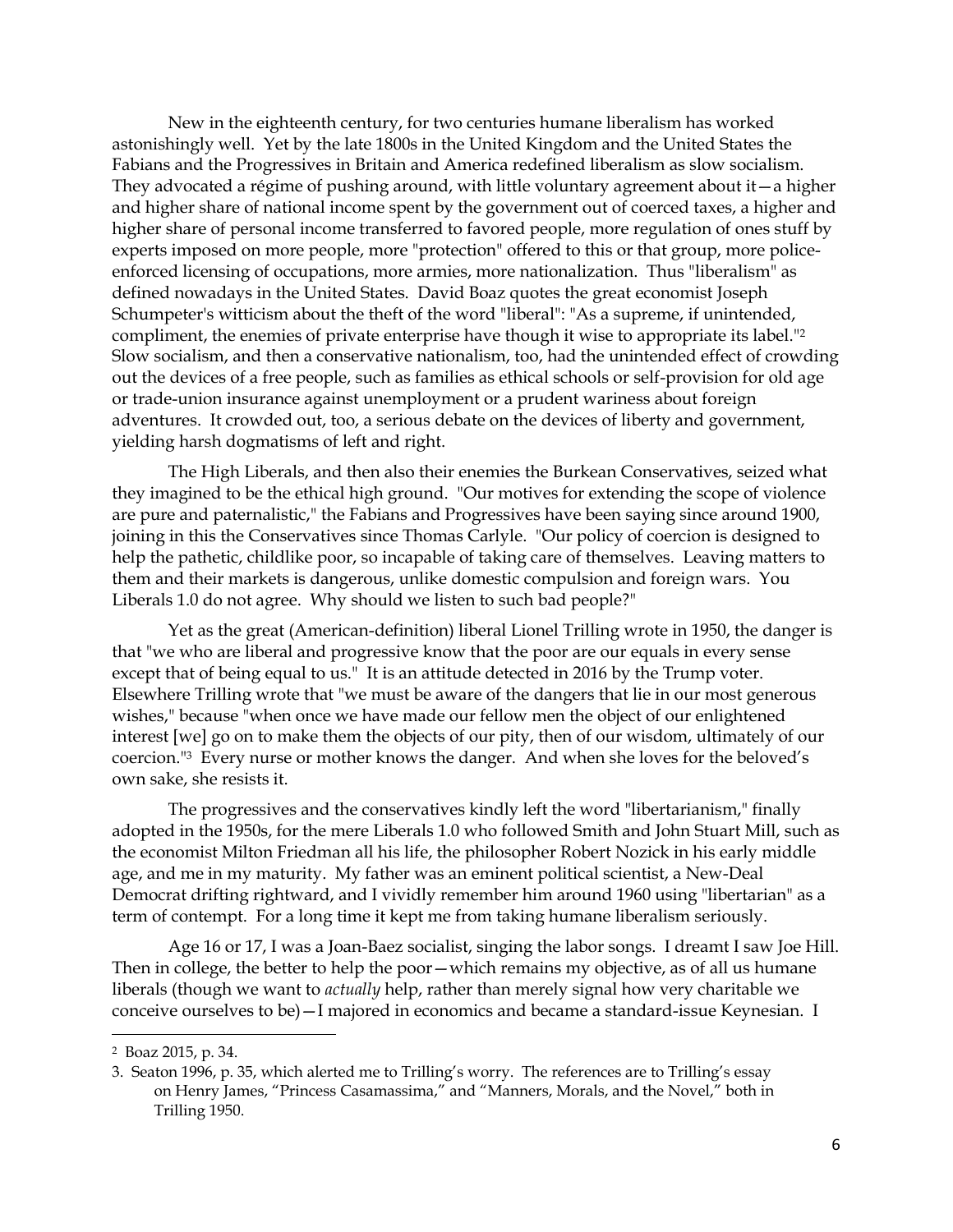was making my fellows the object of my pity, then of my newly acquired wisdom, ultimately of my coercion.

One of us three college roommates, the electrical engineer, used to read the libertarian Ludwig von Mises' *Human Action* (1949) in breaks from working on second order differential equations. I remember him leaning back in his arm chair his feet up on the desk, smoking Galoises cigarettes, with the old black-bound edition perched on his knees. The other roommate and I, both leaning left, both studying economics à la Harvard College in the early 1960s, scorned the engineer's non-orthodox, voluntaristic, and "rightwing" economics. We favored instead coercion in the style of Keynes and Samuelson and Stiglitz. Yet in truth the engineer learned more of the economics of a free society from Mises during work breaks than the two of us did in hundreds of class hours majoring in the field.

A couple of years later, in graduate school, still at Harvard, I aimed to become a *social* engineer, eager to join the other elite economists, except from the University of Chicago and UCLA and Virginia and a few other schools, in "fine tuning" the economy down in Washington. Yet it started to dawn on me what the core of economics—see *Human Action*, in the tradition of liberalism 1.0—was actually saying. It was denying the very premise of social engineering, left and right, that the social engineer, as again the Blessed Smith put it, "can arrange the different members of a great society with as much ease as the hand arranges the different pieces upon a chess-board." And just then the social engineering on display, such as the American invasion of Vietnam, didn't seem to be working out as planned. By the time in 1968 I got my first academic job, at that same University of Chicago, a version of humane liberalism as against coercive social engineering was making sense.

Chicago was still then notorious at Harvard for being "conservative." Five years earlier, in the fall of 1963 as a Keynesian leftie, I had not even considered applying to Chicago's large graduate program. Why listen to such bad people? But ten years after rejecting the Chicago school, I was its graduate director. The Dutch say, *Van het concert des lebens krijgt niemand een program*: In the concert of life no one gets a program. You're telling me.

By the late 1960s, then, I was a Chicago-School economist, and in the uses of supply and demand I remain one to this day. As a rough guide to the working for the good of ordinary people of market economies such as those of Sweden or Japan or the United States, the supplyand-demand argument has never been overturned scientifically, despite what you may have heard from Paul Krugman or Robert Reich (McCloskey 2016N). My earliest big paper in economic history, entitled "Did Victorian Britain Fail?" (1970), was an early "supply -side" rejection of using the Keynesian demand-side economics for the long run. Krugman might want to have a look at it. Another paper a few years later, "New Perspectives on the Old Poor Law" (1973), distinguished the bad effects arising from fiddling with the wage bargain (as does now the minimum wage, along with other "protections") from the good effects of giving a cash subsidy to the poor to bring them up to a respectable standard. Reich might want to have a look at it. The cash subsidy is what the left and right in economics have been calling since the 1950s the "negative income tax," such as the \$9 a month the Indian government proposes to replace hundreds of corrupt and cumbersome subsidies.

The essence of real, humane liberalism is a small government, honest and effective in its modest realm. Otherwise, leave the people alone, *laissez faire*. It's not true, as slow socialists argue, that taxation by government is innocent because it is voted on by "us" and anyway gives back services. Did you vote for the 97,000 pages of new regulations promulgated by the Federal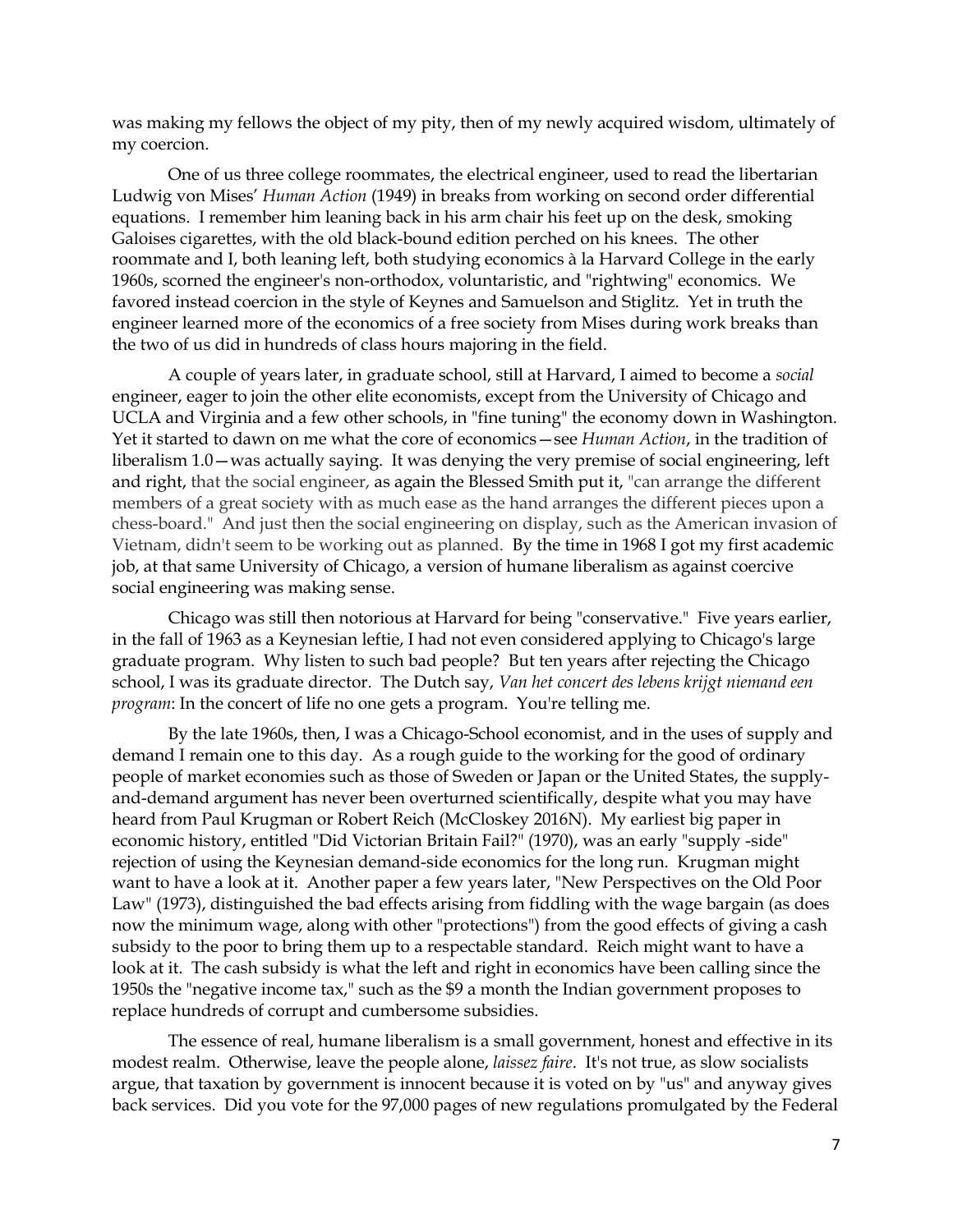government during the year 1996? Did even your representatives in Congress or the White House know what's in them?

One strand in liberal theory after John Locke in the 1690s is the notion that government is composed of ethical philosopher-monarchs, who can be trusted therefore with a government spending or distributing 40 percent of what we make, and regulating much of the rest. It's higher in France (Henry Kissinger joked that France was the only successful communist country). When the head of the U.S. Food and Drug Administration, Margaret A. Hamburg, retired in 2015 she bragged on National Public Radio that she had regulated a third of the American economy. That's accurate. Was she a wholly ethical and wholly wise philosopher queen? Such a notion has been shown by experience, lately theorized as "public-choice" economics, to be naïve. The naïveté is well illustrated by the adventures of the U.S. Constitution from the Alien and Sedition Act to Donald Trump. The kings and queens and tsars are regularly corrupted by governmental power, the tempting ability to compel by violence. And anyway a governor does not have to be careful with other people's money. She grows proud in her "programs" to spend it, and in her power to enforce her decisions. Power, you might say, tends to corrupt.

As Thomas Paine wrote in the birth year of 1776, "government even in its best state is but a necessary evil, in its worst state an intolerable one." Better keep it small. By 1849, at the first flowering of liberalism 1.0, Thoreau could declare, "I heartily accept the motto, 'That government is best which governs least'; and I should like to see it acted up to more rapidly and systematically." In that same year in far Turin the great liberal economist of Italy, Francesco Ferrara, wrote that "taxation is the great source of everything a corrupt government can devise to the detriment of the people. Taxation supports the spy, encourages the faction, dictates the content of newspapers" (Ferrara 1849 in Mingardi 2017, p. 29).

Reducing the size and power to do violence of government is even at this late hour a practical object—achievable by parts whether or not a Painean or Thoreauesque or Ferrarite ideal is attained. It's not true that the more complicated an economy is the more regulatory attention it needs from the governors. Rather the contrary. A complicated economy far exceeds the ability of any collection of human intellects to govern in detail. A life or a home or even a company might be so governed—though any adult knows that even little societies are hard to plan in detail, and offer endless surprises.4 You get no program. But governing the billions of shifting plans by the 324 million individuals of the American economy, much less nationbuilding abroad, no—because, as Smith again put it, "in the great chess-board of human society, every single piece has a principle of motion of its own." And that is as it should be, in a liberal society in which people are taken to be free and equal.

What to do? Cut the multiple levels of corrupt government in Illinois. Kill off the vast programs of corporate welfare, federal and state and local. Close the agricultural programs, which let farmers farm the government instead of the land. Sell off "public" assets such as roads and bridges, which can in the age of electronic transponders be better priced by private enterprise. Restrain the American empire. Abandon the War on Drugs. Give up eminent domain and civil forfeiture and military tanks for local police. Implement the notion of Catholic social thought of "subsidiarity," by placing the modest responsibilities, such as trash collection

 $\overline{a}$ 

<sup>4</sup> The libertarian Charles Koch therefore proposes to run companies the way markets run themselves. Cite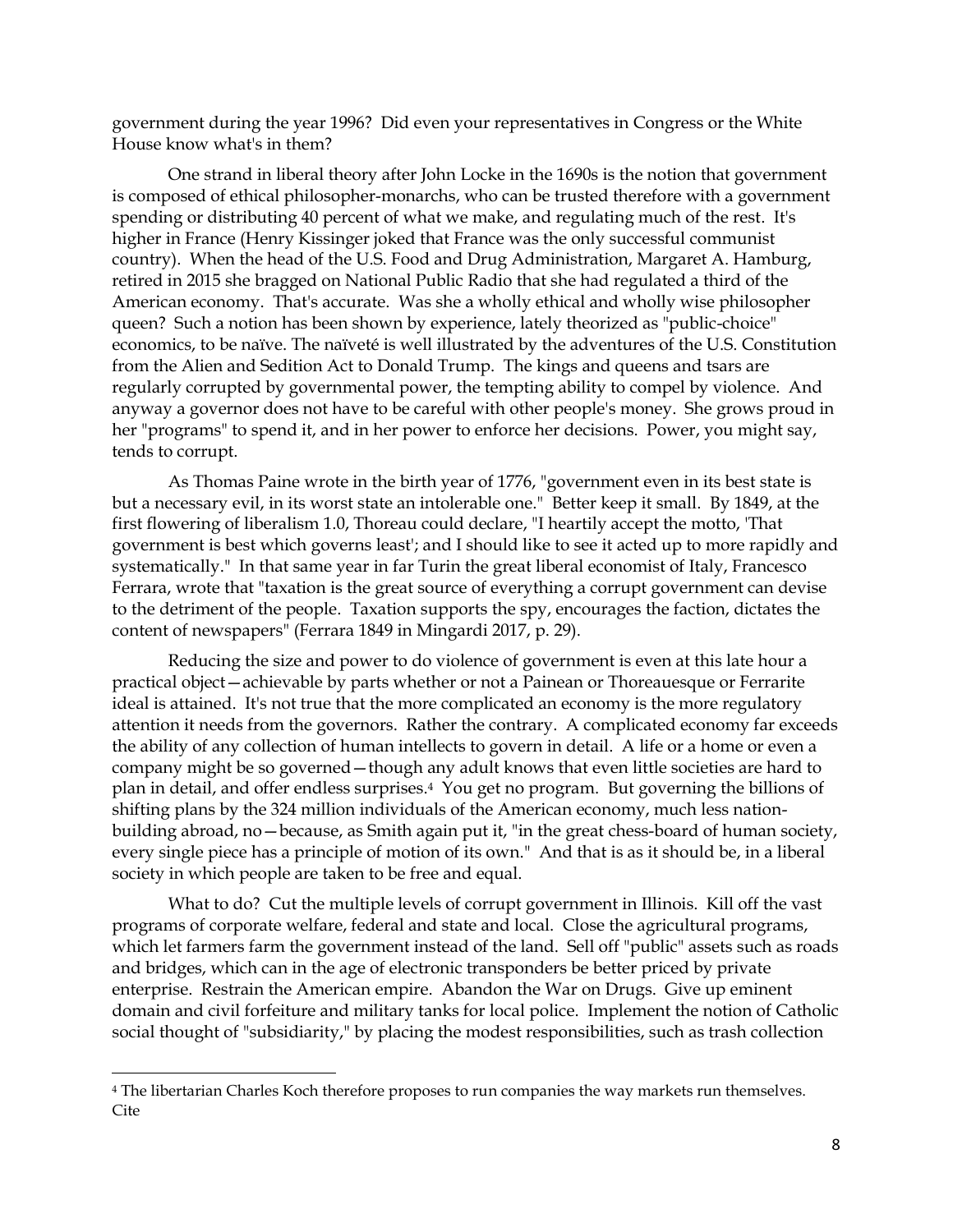or fire protection, down at the lowest level of government that can handle them properly. Then outsource the trash collection and fire protection. To finance education, give every poor family a voucher to cash in at private schools, such as Sweden has done since the 1990s. For universal elementary education and a select few other such noble purposes, tax you and me. But eliminate the damned inquisitorial income tax, replacing it with a tax on personal consumption on a one-page form, preferably as a purchase tax on businesses, in order to reduce the scale of personal inquisition. Eliminate the corporate income tax, because it is double taxation and because economists have no idea who pays it. Give a poor person cash in emergencies, from taxes on you and me, and quit obsessing about whether she spends it on booze or Fritos. Leave her and her family alone. No pushing around.

A government does of course "have a role"--as in their irritated reply my progressive and conservative friends put it to me, relentlessly. Yes, by all means protect us from force and fraud, though of course private arrangements such as locks on doors and high-reputation suppliers and competition in markets accomplish such protections in most cases better than courts and police. Do protect us from invasion by the wild, toque-wearing Canadians and, rather more urgently, from nuclear threats by the Russians. Protect us especially from government itself, from its violations of basic civil rights such as abridging the right to vote or suspending the right to habeas corpus.

And especially the government should leave off giving *economic* "protection," such as President Trump promises against the terrible intrusions by Chinese and Mexicans who sell us long ties for men and good parts for cars at low prices. As in Mafia usage, "protection" is regularly corrupted for the benefit of the rich. It acts as a tax on enterprise and violates the equal liberty of others, whether Americans or foreigners, to compete without violence in offering good deals to consumers. Such taxation is of course the very purpose of the Mafia extracting protection money by making you an offer you can't refuse, and is the purpose, too, of the Chicago City Council preventing by ordinance the poor-person-supplying WalMart from opening in town. Extortion and protection puts a fatal drag on progress, stopping people with new ideas from competing for our purchases.

Would you want governmental "protection" from new ideas in science, or music, or cooking? Probably not. Would you "buy American" in music or spices or surgical innovations? No. As another Italian liberal, and anti-fascist, Benedetto Croce, put it in 1928, "Ethical liberalism abhors authoritarian regulation of the economic process, because it considers it a humbling of the inventive faculties of man" (quoted in Mingardi 2017, p. 25). In order to protect the Postal Service's monopoly, inspectors in trench coats used to go around in December putting the arm on little children distributing Christmas cards for free in mailboxes. In Tennessee by law nowadays any new furniture moving company must get permission from the existing companies to open. Economic protection as actually implemented—contrary to the wise and ethical and innocent philosopher kings and queens imagined at the blackboard or the lectern, or on the political stump—hurts the helpless much more than it helps them. Job protections, for example, have created in Greece and South Africa and the slums of America a dangerously large class of unemployed young people. A quarter of French people under 25 years old and out of school are unemployed, because jobs in France are protected. The bosses fear to hire, and the workers therefore cling to the wrong jobs.

Yet helping people in a crisis, or raising them up from grave disadvantage, in the form of money to be spent in unprotected markets, is certainly in order. Give money to rent a home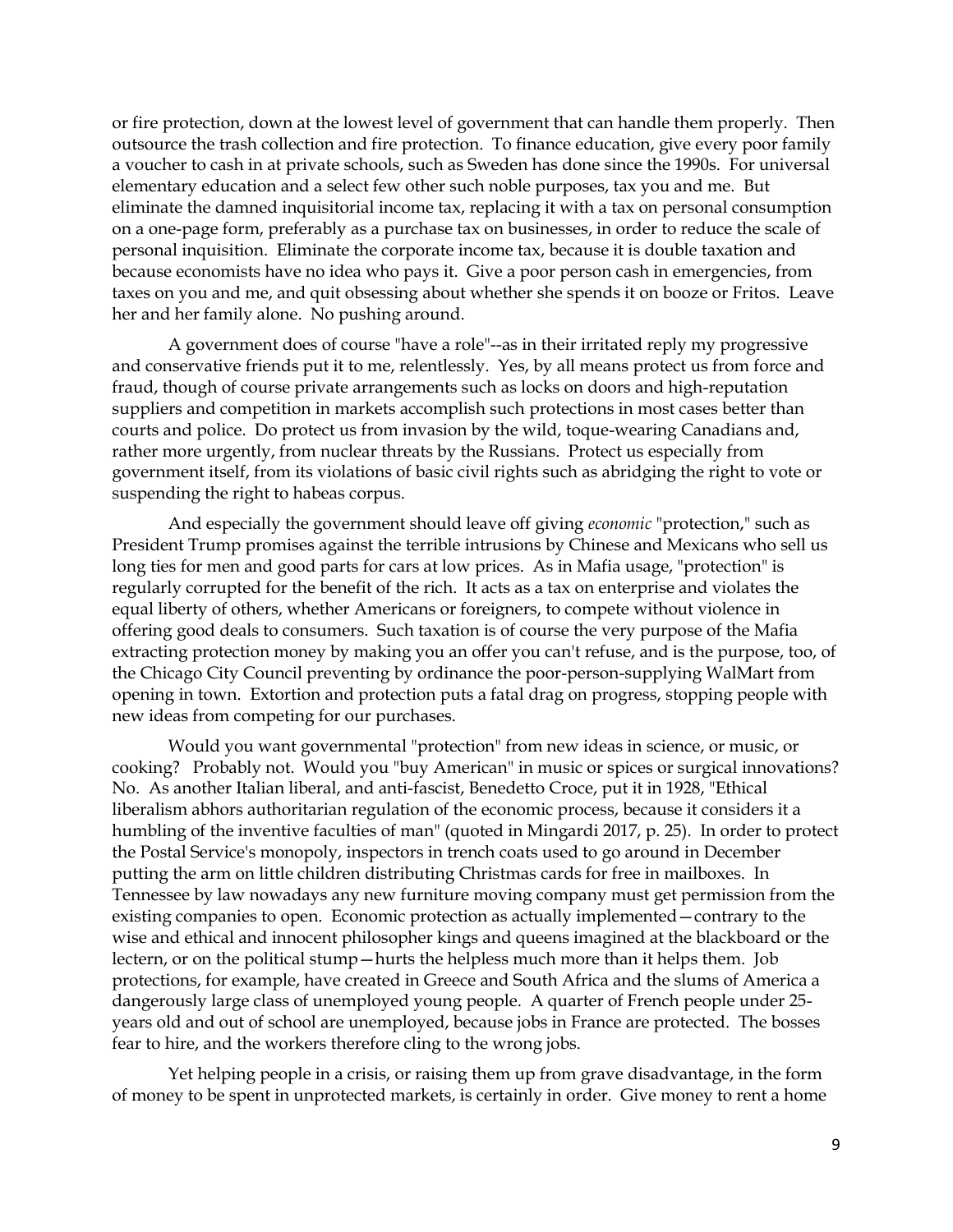privately, for example. (Don't give public housing making the poor into serfs of the government.) Libertarians have a reputation for not being charitable, as being mere apologists for rich people. Not so. Dr. Adam Smith was much given to acts of secret charity. The billionaire Charles Koch, demonized on the radical left, has given for fifty years many billions to causes such as the United Negro College Fund. A lack of concern for others is not at all implied by humane liberalism, or by Christian libertarianism.

Ayn Rand had here a bad effect, with her masculinist doctrine of selfishness, and her uniformly male and self-absorbed heroes in her novels ever-popular with college freshmen. Especially men. Senator *Rand* Paul in his run for the Republican presidential nomination in 2016 got far fewer votes from women than from men. Yet his policies of stopping the drug war against Black families and reducing the flow of body bags from foreign wars, like most of his proposals, were the most family-friendly on offer. As for charity, Dr. Paul regularly contributes his skill as an eye surgeon to performing sight-saving operations in poor countries. I urge him, for the sake of our shared humane liberalism, to ditch that misleading "Rand," and change his first name to, say, Adam.

Mainly let people create a growing economy, as they did spectacularly from 1800 to the present, when a new liberalism inspirited the masses to invent betterments and open new enterprises and move to new jobs. It happened despite the nudging and protecting and regulating and subsidizing and prohibiting from politicians and bureaucrats and thugs armed with a monopoly of violence. The government choosing of winners in the economy, for instance, called these days "industrial policy," seldom works. Why would choosing winners work, actually? Why would someone high up in the government, supposing she is motivated ethically, know better what would be a good idea to buy and sell than someone out in the market facing prices that register cost and value? As the economist Don Lavoie concluded from a detailed study in 1985, "any attempt by a single agency to steer an economy constitutes a case of the blind leading the sighted."<sup>5</sup>

The strange hubris of industrial planning is an old story. The British mercantilism that Adam Smith scorned was an instance. In the United States in the nineteenth century the "internal improvements" financed by the government were mostly bad ideas (such as Ohio canals in the 1830s) and were mostly corrupted into favors for the few (ditto). Under the Obama administration the Solyndra fiasco gave away a \$535 million loan from the government to subsidize U.S.-made solar panels, panels promptly undersold by the Chinese. Both big political parties do it. A humane liberal party would not.

Worry not at all about inequality if it is achieved by smart betterment. Inequality dissipates in a couple of generations, and often enough in a couple of years, through the entry of imitating betterments, which spread the benefit to us all in the consequent lower prices and higher quality. Entry is not hypothetical: is has been economic history since the beginning, when not blocked by monopolies supported by the monopoly of violence. The economist William Nordhaus reckons that inventors in the U.S. since World War II have kept only about 2 percent of the social value of the betterment they produce.<sup>6</sup> Look at your computer. Local fortunes were once built on local banking and local department stores. Their business models were soon imitated, and at length bettered, and anyway were eroded from the beginning by

 $\overline{a}$ 

<sup>5</sup> Lavoie, Don. 1985. *National Economic Planning: What is Left?* Cambridge, MA: Ballinger, p. 4.  $6$  cite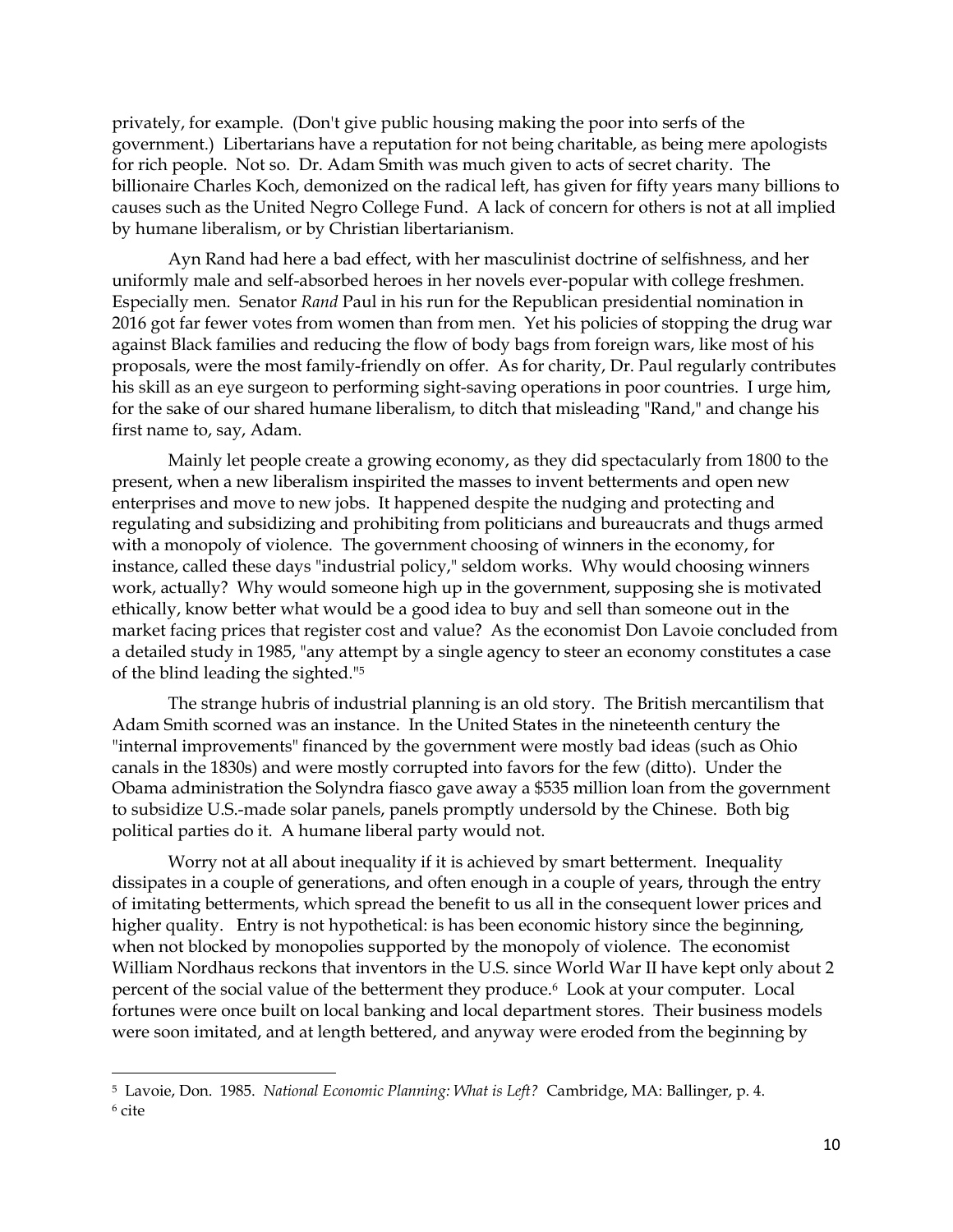falling transport costs. The market share of United States Steel attained its highest level, two thirds of all steel made in America, on the day it was founded in 1901. It feel steadily thereafter, as Bethlehem and other steel competed. Look at the thirty companies in the Dow Jones industrial average. Only five date from before the 1970s. The twenty-five others have been replaced by such "industrials" as Visa and Verizon and Coca Cola.

The sheer passage of human generations works, too. How many rich Carnegies do you know of? Andrew could have made his daughter and her four children and their children, or for that matter his cousins back in Scotland, fabulously wealthy. But he didn't. Instead he built the library in Wakefield, Massachusetts in which I found and devoured at age fifteen Prince Peter Kropotkin's anarchist classic, *Mutual Aid.* If you want to see how dissipation of wealth through families works, look at the Wikipedia entry for "Vanderbilt Family," noting that old Cornelius (1794-1877), the richest American, had fully thirteen children (pity Mrs. Sophia Johnson Vanderbilt). His great-great-granddaughter, Gloria Vanderbilt (born 1924), made her own money by providing goods and service that people were willing to pay for. Her son Anderson Cooper of CNN did so, too.

But do worry about inequality if it is achieved by using the government to get favors, which is what a large government, well worth capturing, is mainly used for, to the detriment of the people. Guilds and other government regulations help the rich, and anyway help the politicians enforcing them. How many Huey and Earl and other Longs have dominated Louisiana politics since the 1920s? Look at Wikipedia for that one, too. Observe that such inherited political power allied to corruption is ancient. Political candidates in the Roman Republic routinely bought votes, and anyway the rich had more power in the system of voting itself. There is nothing new about politicians and businesses and billionaires buying Congress for special treatment, and gerrymandering the voting system to boot. Mark Twain said "It could probably be shown by facts and figures that there is no distinctly American criminal class except Congress." Better keep it small.

Understand that the greatest challenges facing humankind are *not* terrorism or inequality or crime or population growth or climate change or slowing productivity or the breakdown of family values or whatever new pessimism our friends on the left or right will come up with next, about which they will write urgent editorials until the next "challenge'" justifying government compulsion swims into their ken. The greatest challenges are today and have always been poverty and tyranny. Eliminate poverty with liberal economic growth, as in China and India nowadays and in the pioneering instances back to Holland in the seventeenth century, and you get equality of real comfort, the educating of engineers to control flooding and now to lessen global warming. You get stunning cultural enrichments, the end of terrorism, and the fall of tyrants. Eliminate tyranny, replacing it with liberalism 1.0, and you get the Great Enrichment and the rise of liberty seen in the past two centuries. By contrast, keep on with various versions of old fashioned kingship, or with slow or fast socialism, with their povertyproducing policies--in its worst forms military socialism or tribal tyranny, and in its best a stifling regulation of new cancer drugs by the Food and Drug Administration, and you get none of them.

That's the agenda. I realize that you will find some of the items hard to swallow, because you've been told by progressive friends that "we" need to have "programs" and "regulations," or the sky will fall. Or from the conservative side you have been told that "we" need anyway to occupy and govern by the gun all sorts of communities of poor people, among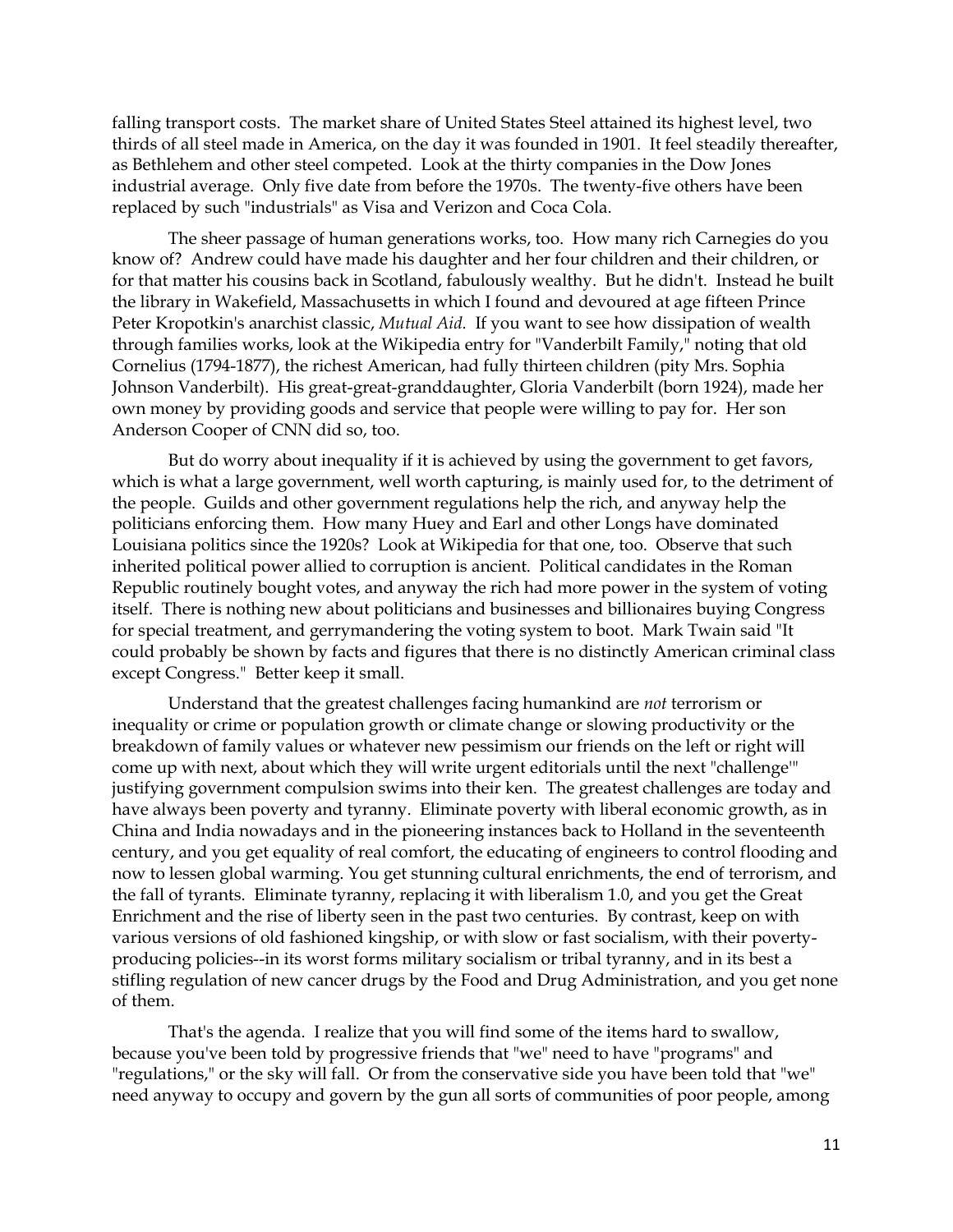them from our 800 military bases worldwide those lesser breeds without the law. You may view as shocking the contrary proposals to let people alone to flourish in a liberal economy right-wing madness, you will say, enriching the rich; or left-wing madness, leading to chaos. Liberalism has allowed monopoly to increase, you will say from the left. (It has not.) Liberalism has allowed terrorism to increase, you will say from the right. (It has not.) If you cannot actually think of any fact-based arguments, maybe you will assert anyway that humane liberalism is impractical, out of date, nineteenth-century, old-fashioned, a dead parrot.

But you owe it to the seriousness of your political ideas, my friends, to listen, and to think. Lavoie also noted "the impossibility of refuting a theory without first trying to see the world through its lenses" (1985, p. 8). Try out the lenses, too.

#### **§**

I have revised the essays to clear out repetitions, unless they are good repetitions. To make smoother a consecutive reading I've arranged the essays into a moderately coherent argument, the skeleton of which you can see by reading the table of contents. But I'm not claiming the book was through-written. It wasn't. The trilogy The Bourgeois Era [2006, 2010, 2016] was, as was the book Art Carden and I wrote [2018] as a popular and business-oriented version of the trilogy, *Leave Me Alone and I'll Make You Rich: The Bourgeois Deal*. The present book, on an explicitly political theme (though using some of their facts and argument), is a collection of previous published essays. Part of the thrilling drama here is watching the rather obvious ideas emerge in my slow-thinking mind, as I changed gender, became a Christian, embarked on explaining the wealth of nations, saw the eighteenth-century light.

My historical and political ideas about liberalism, in other words, developing over the past two decades, have found varied expression. Consequently the prose is not uniform in tone, though I've edited it here and there to approach uniformity. The essays are "occasional," that is, occasioned by this or that invitation to sound off. They range from popular journalism, as in such similar outlets as *The New York Times* and *The New York Post*, to academic pieces defending what I regard as the foundations of a free society. In other words, each essay has its own little arc of argument, and often its own style, about political philosophy, or gay rights, or economic history, or economic growth, or Michael Sandel, or Thomas Piketty. To imagine the occasion, I provide a sentence or two at the beginning of each.

Disparate though they are in occasion, the essays point repeatedly to a single theme, to the liberalism born in the eighteenth century (so original am I), an idea which was slowly implemented, with many false turns, after 1776. And the essays exhibit my realization, which arrived in 2005 or so, that the implementation explains most good features of the modern world—especially its economic success and its arts and sciences, and its liberation of slaves, women, minorities, colonial peoples, gays and lesbians, the handicapped, and above all the poor.

It is an optimistic book, piercing the sky-is-falling gloom which seems always to have a ready market, but which is ready to be used by populists and other tyrants and anyway even by good-hearted slow socialists and moderate authoritarians to push people around, by first terrifying them. I claim that we are *not* doomed by the New Challenges. On the contrary, if we do not shoot ourselves in our feet--a lively possibility, since we have done it before, by way of nationalism and socialism and national socialism--we will rejoice over the next fifty or a hundred years in the enrichment of the now-poor, a permanent liberation of the wretched of the